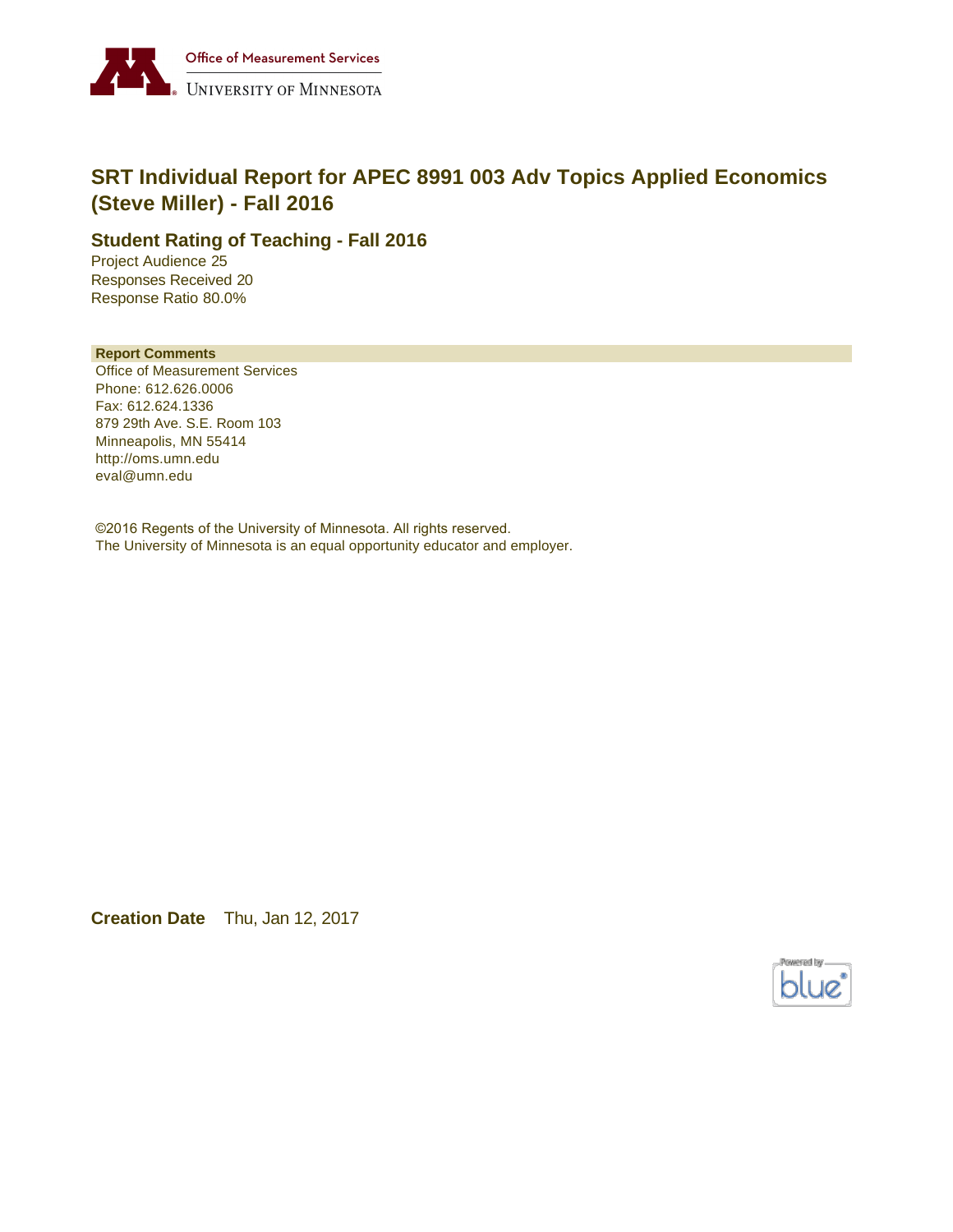SRT Individual Report for APEC 8991 003 Adv Topics Applied Economics (Steve Miller) - Fall 2016

#### **Letter from the Director**

In April 2014, the University Senate approved the updated Student Rating of Teaching (SRT) form. The SRT is expected to improve how teaching is assessed by students and help instructors better understand how they can improve their teaching. The SRT results are linked to the University's Student Learning Outcomes ([http://www.slo.umn.edu\)](http://www.slo.umn.edu).

The updated Student Rating of Teaching is divided into two major sections and two supplemental questions:

- Section 1: Instructor Ratings This section contains five questions for students to rate their instructor and an open-ended question: "What did the instructor do that most helped your learning?"
- Section 2: Course Ratings This section contains six questions for students to rate their course and an open-ended question: "What suggestions do you have for improving this course?"
- Supplemental Questions
	- Did you take this course because it was required or was an elective?
	- How would you rate the physical environment in which you take this class, especially the classroom facilities, including your ability to see, hear, concentrate and participate?

Included in this report are summary statistics for the five Instructor items, the six Course items and the two Supplemental items. If students were administered the online version of the SRT, their specific responses to the open-ended questions are also provided with this summary report.

Beginning Spring Semester 2015, SRT reports will be generated regardless of class size and provided to instructors and Department Chairs/Heads. Please be aware that reports based on small sample sizes need to be interpreted with caution.

For a fuller interpretation of the items and suggestions for improving instruction, please refer to the SRT User's Manual. This Manual, as well as other very useful SRT information, may be found at the SRT website:<http://oms.umn.edu/srt>. For an updated list of training resources, workshops and other sources for instructional support, you may also contact the Center for Teaching and Learning (CTL) (<http://www1.umn.edu/ohr/teachlearn>).

Thank you.

Around.

Thomas E. Dohm, Ph.D.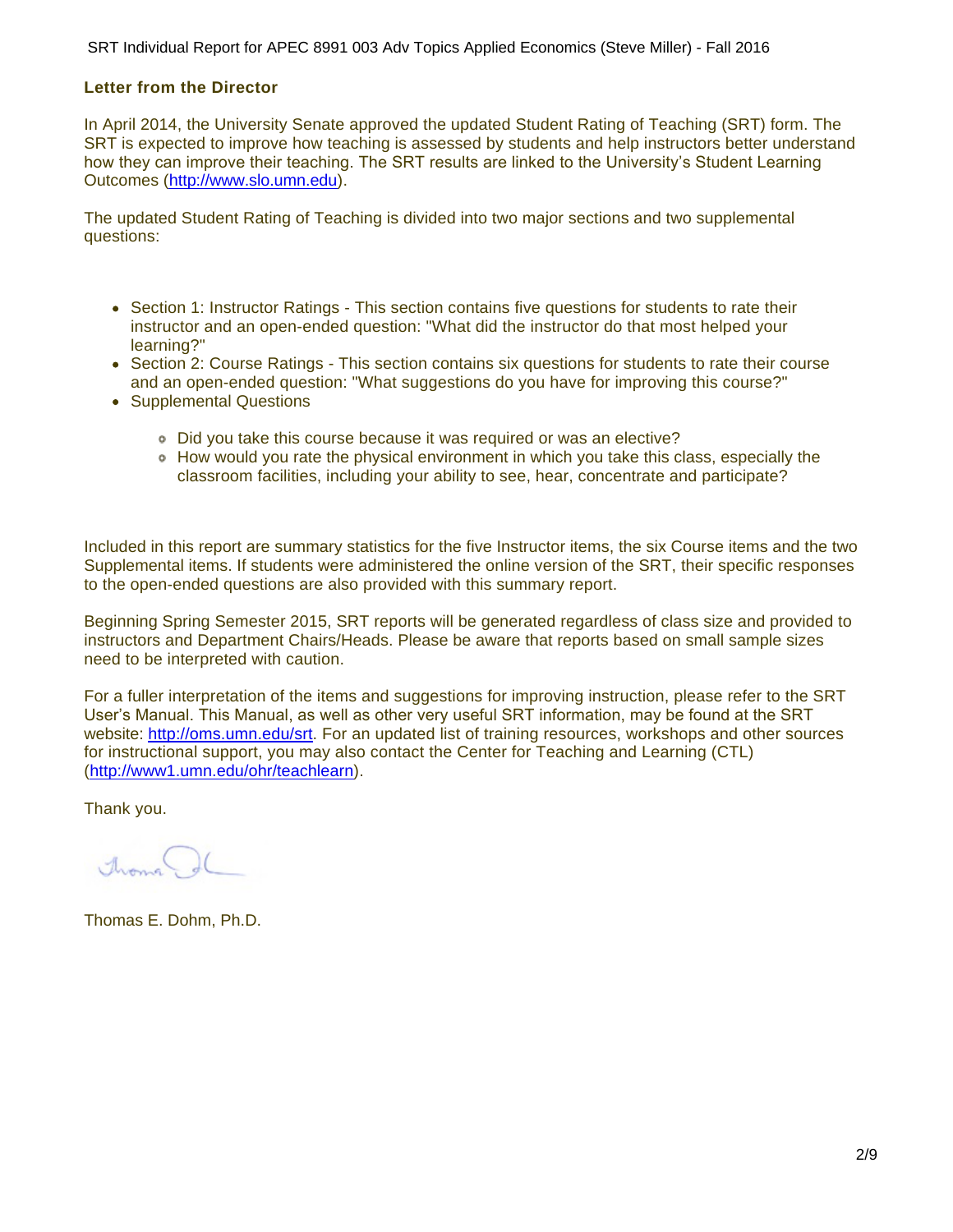# **Instructor Items Carefully read each statement and select a response: - Score**

| <b>Overall</b>                                                                       | Mean 5.80-<br>0.00 | 1.00 | 2.00 | 3.00 | 4.00 | 5.00 | 6.00 |
|--------------------------------------------------------------------------------------|--------------------|------|------|------|------|------|------|
| 1. The instructor was well prepared<br>for class.                                    | Mean 5.95-<br>0.00 | 1.00 | 2.00 | 3.00 | 4.00 | 5.00 | 6.00 |
| 2. The instructor presented the<br>subject matter clearly.                           | Mean 5.55<br>0.00  | 1.00 | 2.00 | 3.00 | 4.00 | 5.00 | 6.00 |
| 3. The instructor provided feedback<br>intended to improve my course<br>performance. | Mean 5.65-<br>0.00 | 1.00 | 2.00 | 3.00 | 4.00 | 5.00 | 6.00 |
| 4. The instructor treated me with<br>respect.                                        | Mean 5.95-<br>0.00 | 1.00 | 2.00 | 3.00 | 4.00 | 5.00 | 6.00 |
| 5. I would recommend this instructor<br>to other students.                           | Mean 5.90-         |      |      |      |      |      |      |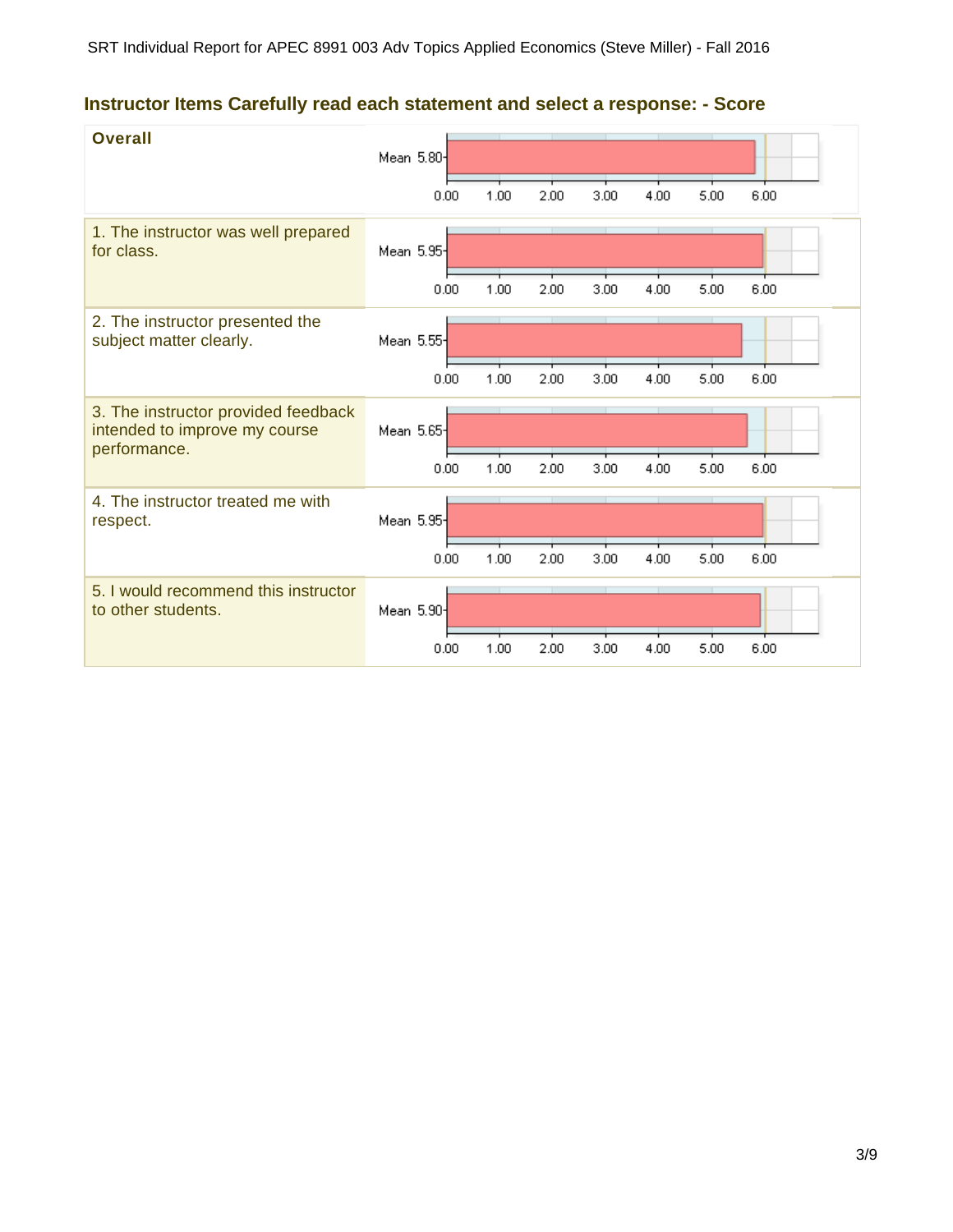### **Instructor Items Carefully read each statement and select a response: - Frequency**

1. The instructor was well prepared for class.

| 6 Strongly Agree      |    | 19 95.00% |    |     |      |
|-----------------------|----|-----------|----|-----|------|
| 5 Agree               |    | 5.00%     |    |     |      |
| 4 Somewhat Agree      | 0  | 0.00%     |    |     |      |
| 3 Somewhat Disagree 0 |    | $0.00\%$  |    |     |      |
| 2 Disagree            |    | 0.00%     |    |     |      |
| 1 Strongly Disagree   | ο  | $0.00\%$  |    |     |      |
| Total                 | 20 |           | 0% | 50% | 100% |
|                       |    |           |    |     |      |

| <b>Statistics</b>         | <b>Value</b> |
|---------------------------|--------------|
| Mean                      | 5.95         |
| Median                    | 6.00         |
| <b>Standard Deviation</b> | $+/-0.22$    |

#### 3. The instructor provided feedback intended to improve my course performance.

|                       | 15.00% |                                        |     |      |
|-----------------------|--------|----------------------------------------|-----|------|
|                       |        |                                        |     |      |
| 3 Somewhat Disagree 0 | 0.00%  |                                        |     |      |
|                       | 0.00%  |                                        |     |      |
| ο                     | 0.00%  |                                        |     |      |
| 20                    |        |                                        | 50% | 100% |
|                       |        | 15 75.00%<br>4 Somewhat Agree 2 10.00% | 0%  |      |

| <b>Statistics</b>         | <b>Value</b> |
|---------------------------|--------------|
| Mean                      | 5.65         |
| Median                    | 6.00         |
| <b>Standard Deviation</b> | $+/-0.67$    |
|                           |              |

5. I would recommend this instructor to other students.

| 6 Strongly Agree      |    | 18 90.00% |    |     |      |
|-----------------------|----|-----------|----|-----|------|
| 5 Agree               |    | 10.00%    |    |     |      |
| 4 Somewhat Agree      | 0  | 0.00%     |    |     |      |
| 3 Somewhat Disagree 0 |    | 0.00%     |    |     |      |
| 2 Disagree            |    | 0.00%     |    |     |      |
| 1 Strongly Disagree   | Ω  | 0.00%     |    |     |      |
| Total                 | 20 |           | 0% | 50% | 100% |

| <b>Statistics</b>         | <b>Value</b> |
|---------------------------|--------------|
| Mean                      | 5.90         |
| Median                    | 6.00         |
| <b>Standard Deviation</b> | $+/-0.31$    |

2. The instructor presented the subject matter clearly.



| <b>Statistics</b>         | <b>Value</b> |
|---------------------------|--------------|
| Mean                      | 5.55         |
| Median                    | 6.00         |
| <b>Standard Deviation</b> | $+/-0.60$    |

### 4. The instructor treated me with respect.

| 6 Strongly Agree      |    | 19 95.00% |    |     |      |
|-----------------------|----|-----------|----|-----|------|
| 5 Agree               |    | 5.00%     |    |     |      |
| 4 Somewhat Agree      | 0  | 0.00%     |    |     |      |
| 3 Somewhat Disagree 0 |    | 0.00%     |    |     |      |
| 2 Disagree            |    | 0.00%     |    |     |      |
| 1 Strongly Disagree   | 0  | 0.00%     |    |     |      |
| Total                 | 20 |           | 0% | 50% | 100% |
|                       |    |           |    |     |      |

| <b>Statistics</b>         | <b>Value</b> |
|---------------------------|--------------|
| Mean                      | 5.95         |
| <b>Median</b>             | 6.00         |
| <b>Standard Deviation</b> | $+/-0.22$    |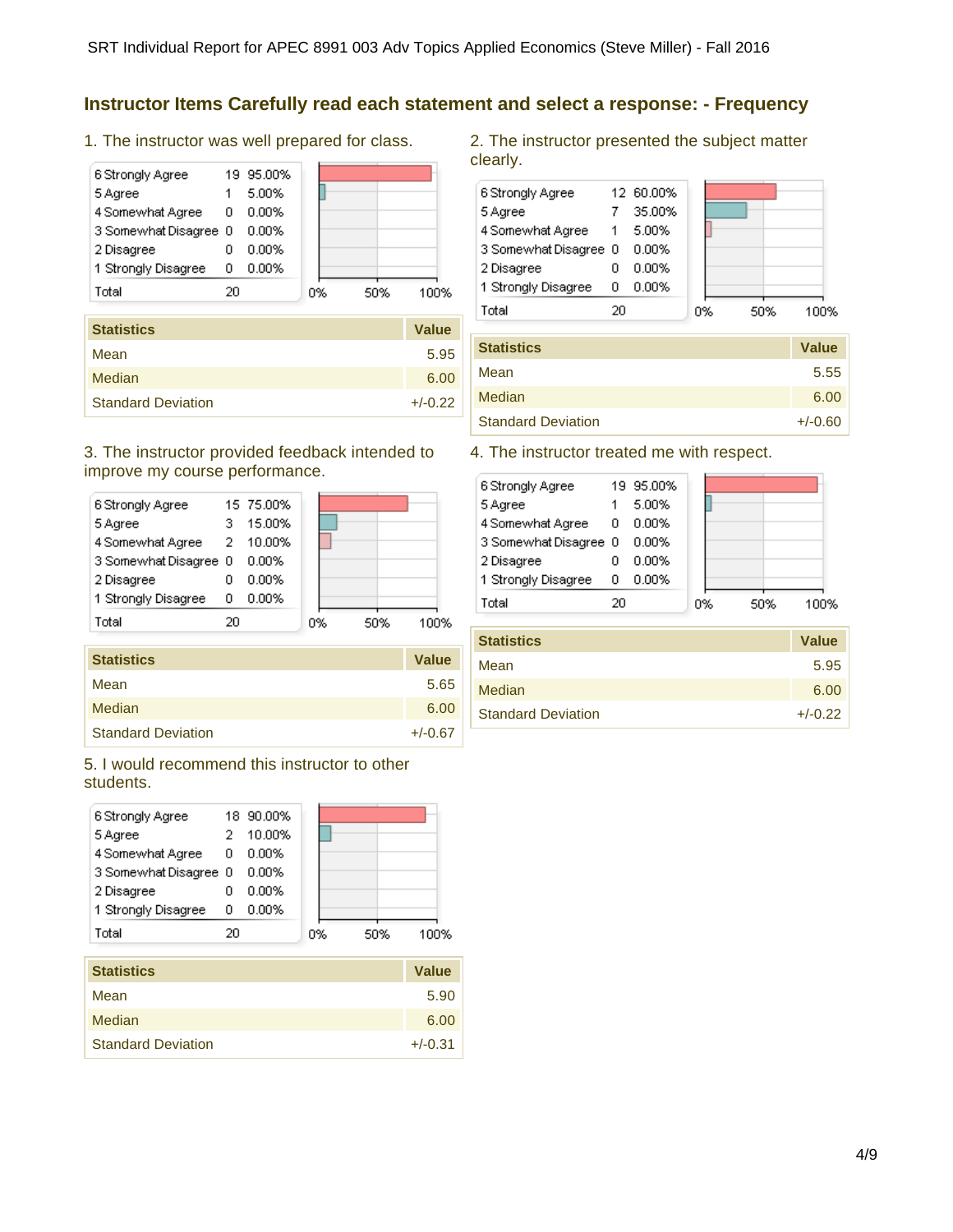# **Did you take this course because it was required or was it an elective?**

| Required<br>Required, but one of several choices 0 0.00%<br>Elective |    | 5.26%<br>18 94.74% |    |     |      |
|----------------------------------------------------------------------|----|--------------------|----|-----|------|
| Total                                                                | 19 |                    | 0% | 50% | 100% |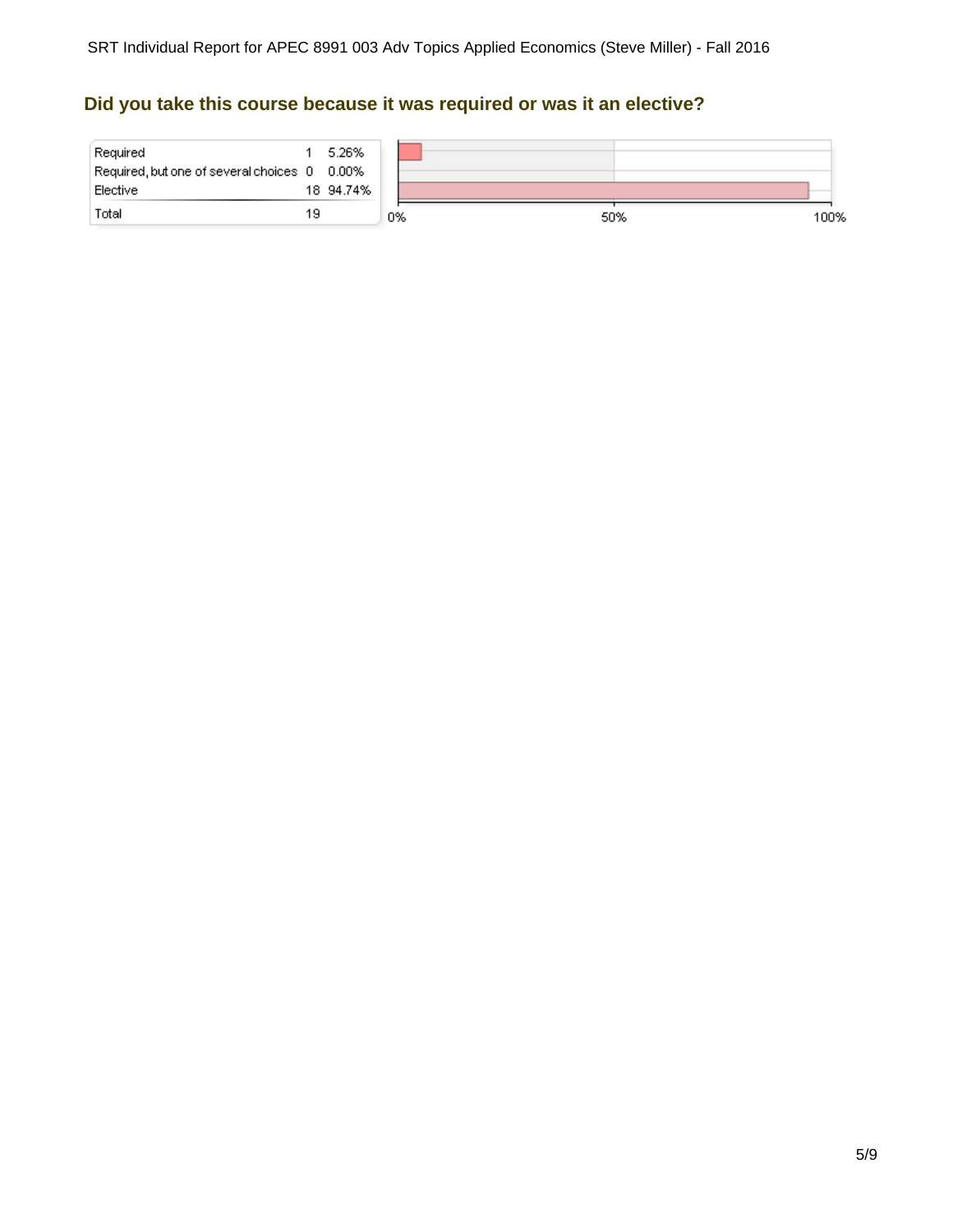# **Course Items Carefully read each statement and select a response: - Score**

| <b>Overall</b>                                                                           | Mean 5.73  | 0.00 | 1.00 | 2.00 | 3.00 | 4.00 | 5.00 | 6.00 |
|------------------------------------------------------------------------------------------|------------|------|------|------|------|------|------|------|
| 1. I have a deeper understanding of<br>the subject matter as a result of this<br>course. | Mean 5.55- |      |      |      |      |      |      |      |
| 2. My interest in the subject matter<br>was stimulated by this course.                   | Mean 5.84  | 0.00 | 1.00 | 2.00 | 3.00 | 4.00 | 5.00 | 6.00 |
|                                                                                          |            | 0.00 | 1.00 | 2.00 | 3.00 | 4.00 | 5.00 | 6.00 |
| 3. Instructional technology<br>employed in this course was<br>effective.                 | Mean 5.74  |      |      |      |      |      |      |      |
|                                                                                          |            | 0.00 | 1.00 | 2.00 | 3.00 | 4.00 | 5.00 | 6.00 |
| 4. The grading standards for this<br>course were clear.                                  | Mean 5.90- |      |      |      |      |      |      |      |
|                                                                                          |            | 0.00 | 1.00 | 2.00 | 3.00 | 4.00 | 5.00 | 6.00 |
| 5. I would recommend this course to<br>other students.                                   | Mean 5.75- |      |      |      |      |      |      |      |
|                                                                                          |            | 0.00 | 1.00 | 2.00 | 3.00 | 4.00 | 5.00 | 6.00 |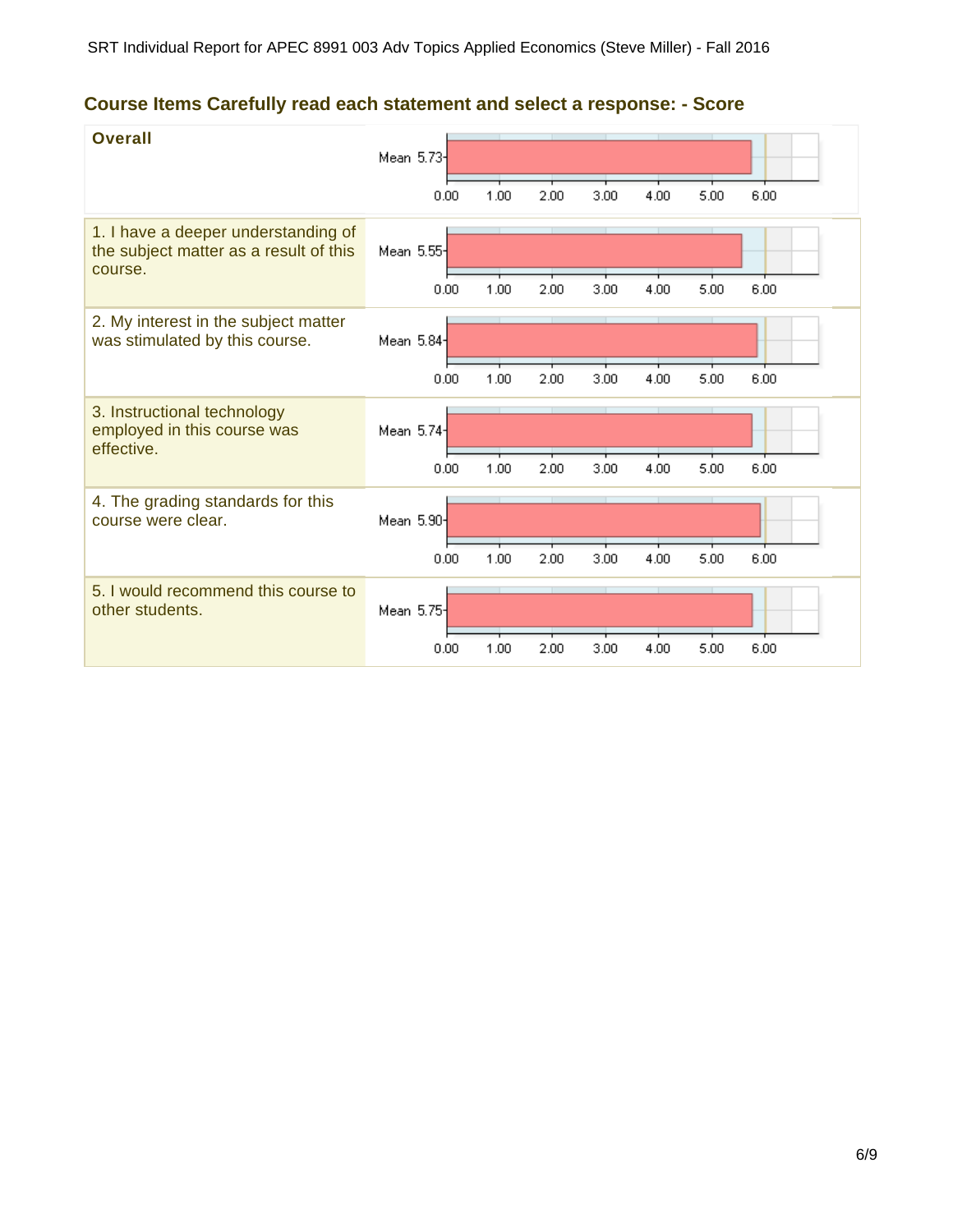### **Course Items Carefully read each statement and select a response: - Frequency**

1. I have a deeper understanding of the subject matter as a result of this course.



| <b>Statistics</b>         | <b>Value</b> |
|---------------------------|--------------|
| Mean                      | 5.55         |
| Median                    | 6.00         |
| <b>Standard Deviation</b> | $+/-0.83$    |

### 3. Instructional technology employed in this course 4. The grading standards for this course were was effective.

| 6 Strongly Agree      |    | 14 73.68% |    |     |    |
|-----------------------|----|-----------|----|-----|----|
| 5 Agree               |    | 26.32%    |    |     |    |
| 4 Somewhat Agree      | 0  | $0.00\%$  |    |     |    |
| 3 Somewhat Disagree 0 |    | 0.00%     |    |     |    |
| 2 Disagree            |    | 0.00%     |    |     |    |
| 1 Strongly Disagree   | п  | $0.00\%$  |    |     |    |
| Total                 | 19 |           | 0% | 50% | 7% |

| <b>Statistics</b>         | <b>Value</b> |
|---------------------------|--------------|
| Mean                      | 5.74         |
| Median                    | 6.00         |
| <b>Standard Deviation</b> | $+/-0.45$    |

5. I would recommend this course to other students.



| olalistics                | value     |
|---------------------------|-----------|
| Mean                      | 5.75      |
| Median                    | 6.00      |
| <b>Standard Deviation</b> | $+/-0.55$ |

**Approximately how many hours per week do you spend working on homework, reading, and projects for this course?**

2. My interest in the subject matter was stimulated by this course.



| <b>Statistics</b>         | <b>Value</b> |
|---------------------------|--------------|
| Mean                      | 5.84         |
| Median                    | 6.00         |
| <b>Standard Deviation</b> | $+/-0.37$    |

clear.

| 6 Strongly Agree      |    | 18 90.00% |    |     |      |
|-----------------------|----|-----------|----|-----|------|
| 5 Agree               |    | 10.00%    |    |     |      |
| 4 Somewhat Agree      | 0  | 0.00%     |    |     |      |
| 3 Somewhat Disagree 0 |    | 0.00%     |    |     |      |
| 2 Disagree            |    | 0.00%     |    |     |      |
| 1 Strongly Disagree   | n  | 0.00%     |    |     |      |
| Total                 | 20 |           | 0% | 50% | 100% |
|                       |    |           |    |     |      |

| <b>Statistics</b>         | <b>Value</b> |
|---------------------------|--------------|
| Mean                      | 5.90         |
| Median                    | 6.00         |
| <b>Standard Deviation</b> | $+/-0.31$    |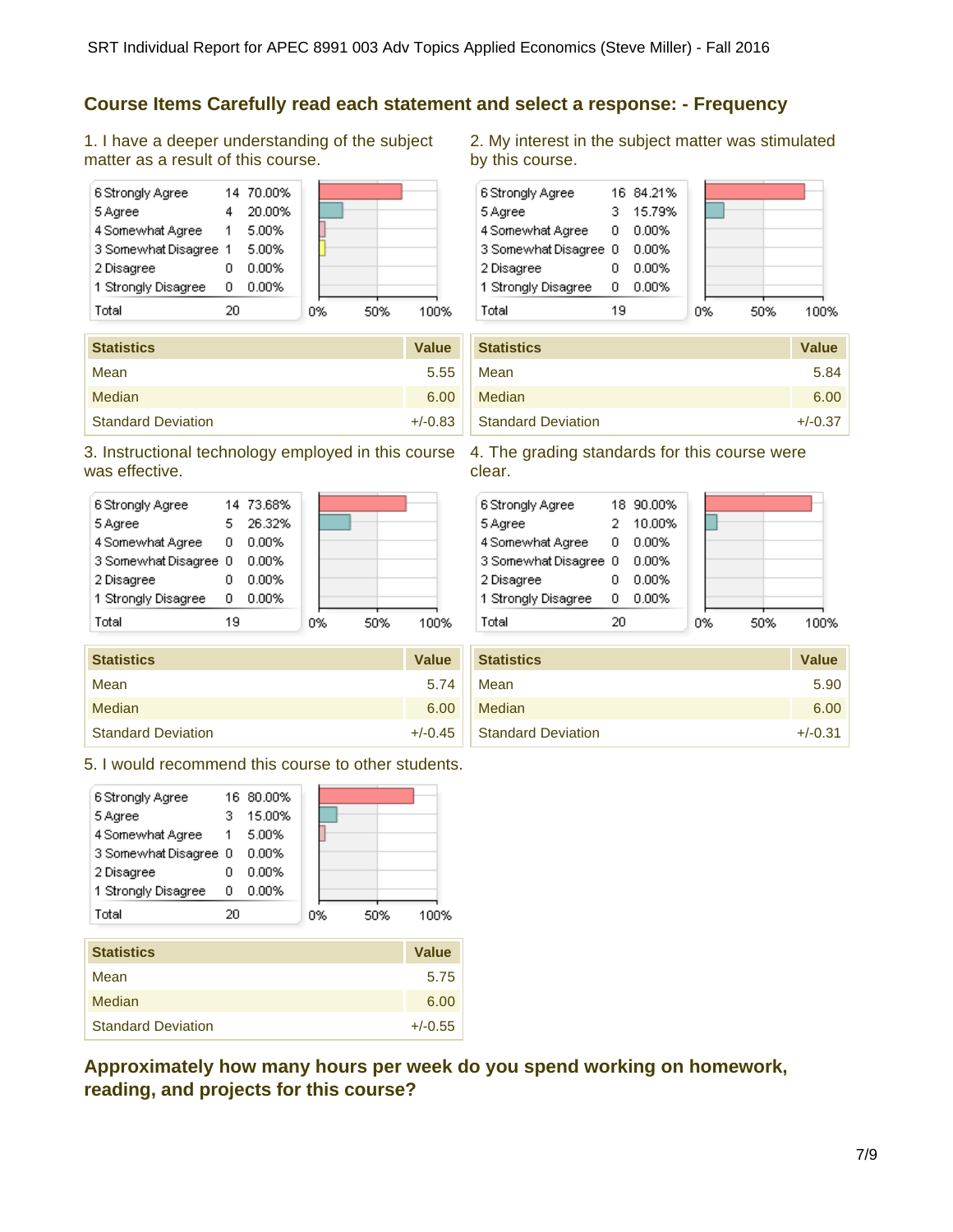### SRT Individual Report for APEC 8991 003 Adv Topics Applied Economics (Steve Miller) - Fall 2016